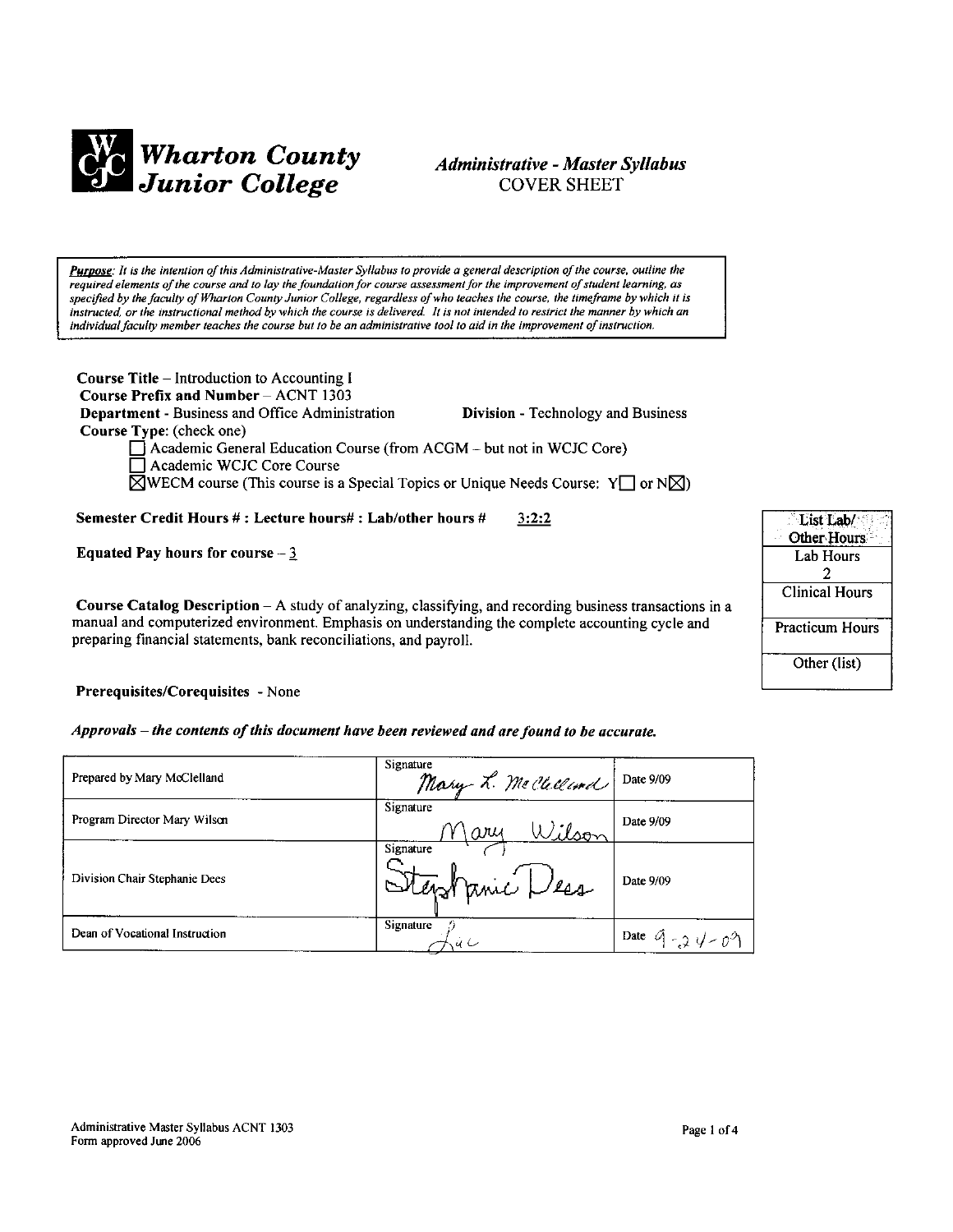

# *Administrative - Master Syllabus*  ACNT 1303

**I. Topical Outline** – Each offering of this course must include the following topics (be sure to include information regarding lab, practicum, clinical or other non lecture instruction):

*Upon successful completion of the course, the student will be able to:* 

- Define accounting as an information system
- Record a group of business transactions in columnar form, involving changes in assets, liabilities and owners' equity
- **Prepare a balance sheet, income statement, and statement of owner's equity**
- Record business transactions in T-accounts involving changes in assets, liabilities, owners' equity, revenue and expense accounts
- Record a group of business transactions for a service business in a two-column general journal
- Post entries from a general journal to general ledger accounts
- Complete a worksheet for a service-type enterprise, involving adjustments from supplies used, expired insurance, depreciation, and accrued wages
- **Prepare an income statement, a statement of owner's equity service-type business directly from the worksheet**
- Journalize and post the adjusting and closing entries
- **Prepare a post-closing trial balance**
- Describe the procedure for depositing checks, reconciling a bank statement
- Record the required journal entries directly from the bank reconciliation
- Record the journal entries to establish and reimburse a petty cash fund
- Complete petty cash vouchers and petty cash payment records
- record the journal entries to establish a change fund
- Record journal entries for transactions involving Cash Short and Over.
- Calculate total earnings based on an hourly, piece-rate, or commission basis
- Determine deductions from tables of employee's income tax withholding
- Complete a payroll register
- Journalize the payroll entry from a payroll register
- Maintain employees' individual earnings records
- Journalize entries for recording payroll, payments of FICA tax and income tax
- Employer's quarterly payments of unemployment tax will be computed and journalized
- Record transactions in a sales journal
- **Post from a sales journal to an accounts receivable ledger and a general edger**
- **Prepare a schedule of accounts receivable**
- Record transactions in a purchase journal, post from a purchase journal to an accounts payable ledger and a general ledger
- **Prepare a schedule of accounts payable**
- Journalize transportation charges on incoming goods

## **II. Course Learning Outcomes**

| <b>Course Learning Outcome</b>                                                   | <b>Method of Assessment</b>                                                                                         |
|----------------------------------------------------------------------------------|---------------------------------------------------------------------------------------------------------------------|
| Students will be able to analyze, classify, and<br>record business transactions. | At least 90% of students will correctly answer at<br>least 70% of the questions on a comprehensive<br>written exam. |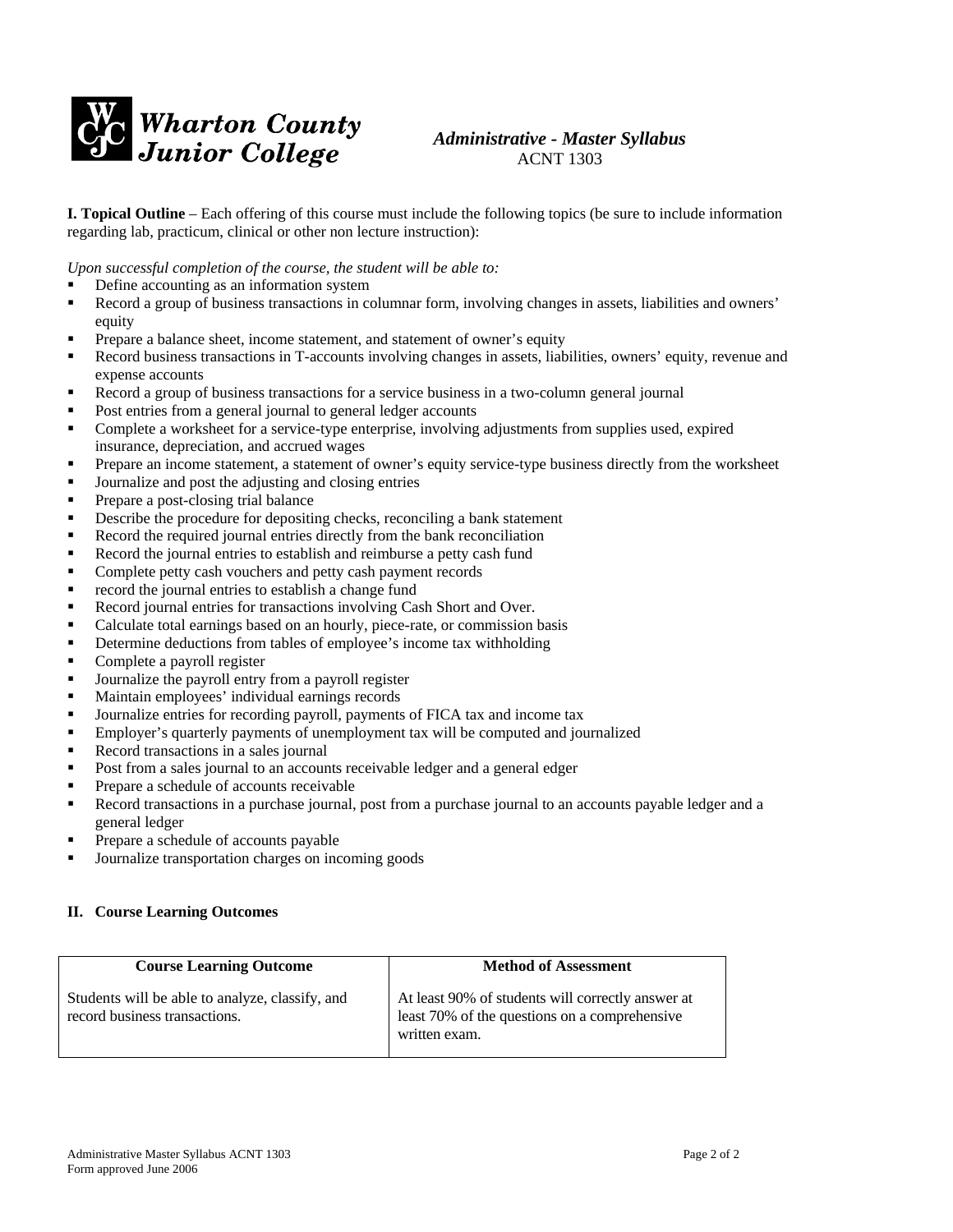# **III. Required Text(s), Optional Text(s) and/or Materials to be Supplied by Student.**

Required: College Accounting, [Douglas J. McQuaig](http://www.college.hmco.com/CollegeCatalog/CatalogController?cmd=AuthorBio&subcmd=Bio&AuthorId=00060), 9<sup>th</sup> 2008, Cengage South-Western, ISBN: 978.0.6.1895705.7 Working Papers with Study Guide for Chapters 1-13.

## **IV. Suggested Course Maximum** - 35

**V. List any specific spatial or physical requirements beyond a typical classroom required to teach the course**. Overhead or data projector

**VI. Course Requirements/Grading System – Describe any course specific requirements such as research papers or reading assignments and the generalized grading format for the course**

40% Exams 20% Homework 10% Quizzes 30% Comprehensive Final Exam

Chapters 1 & 2: The Fundamental Accounting Equation and T-Accounts.

You should be able to: define accounting as an information system; record a group of business transactions in columnar form, involving changes in assets, liabilities and owners' equity; prepare a balance sheet, income statement, and statement of owner's equity. Record business transactions in T accounts involving changes in Assets, liabilities, owners' equity, revenue and expense accounts.

TEST  $1$  – Chapters  $1 & 2$ 

Chapter 3-5: The General Journal and the General Ledger; Adjusting Entries & Closing Entries You should be able to: record a group of business transactions for a service business in a two-column general journal; post entries from a general journal to general ledger accounts. Complete a worksheet for a service-type enterprise, involving adjustments from supplies used, expired insurance, depreciation, and accrued wages; prepare an income statement, a statement of owner's equity service-type business directly from the worksheet; journalize and post the adjusting and closing entries; prepare a post-closing trial balance.

TEST 2 – Chapters 3 - 5

Skip Chapter 6

Chapter 7: Bank Accounts and Cash Funds

You should be able to describe the procedure for depositing checks; reconciling a bank statement, record the required journal entries directly from the bank reconciliation;, record the journal entries to establish and reimburse a Petty Cash Fund; complete petty cash vouchers and petty cash payment records; record the journal entries to establish a Change Fund; and record journal entries for transactions involving Cash Short and Over.

Chapter 8 : Employee Earnings and Deductions

You should be able to calculate total earnings based on an hourly, piece-rate, or commission basis; determine deductions from tables of employee's income tax withholding; complete a payroll register; journalize the payroll entry from a payroll register; and maintain employees' individual earnings records.

Chapter 9: Employer Taxes, Payments, and Reports

You should be able to journalize entries for recording payroll, payments of FICA tax and Income tax; Employer's quarterly payments of unemployment tax will be computed and journalized.

TEST 3 – Chapters 7 - 9